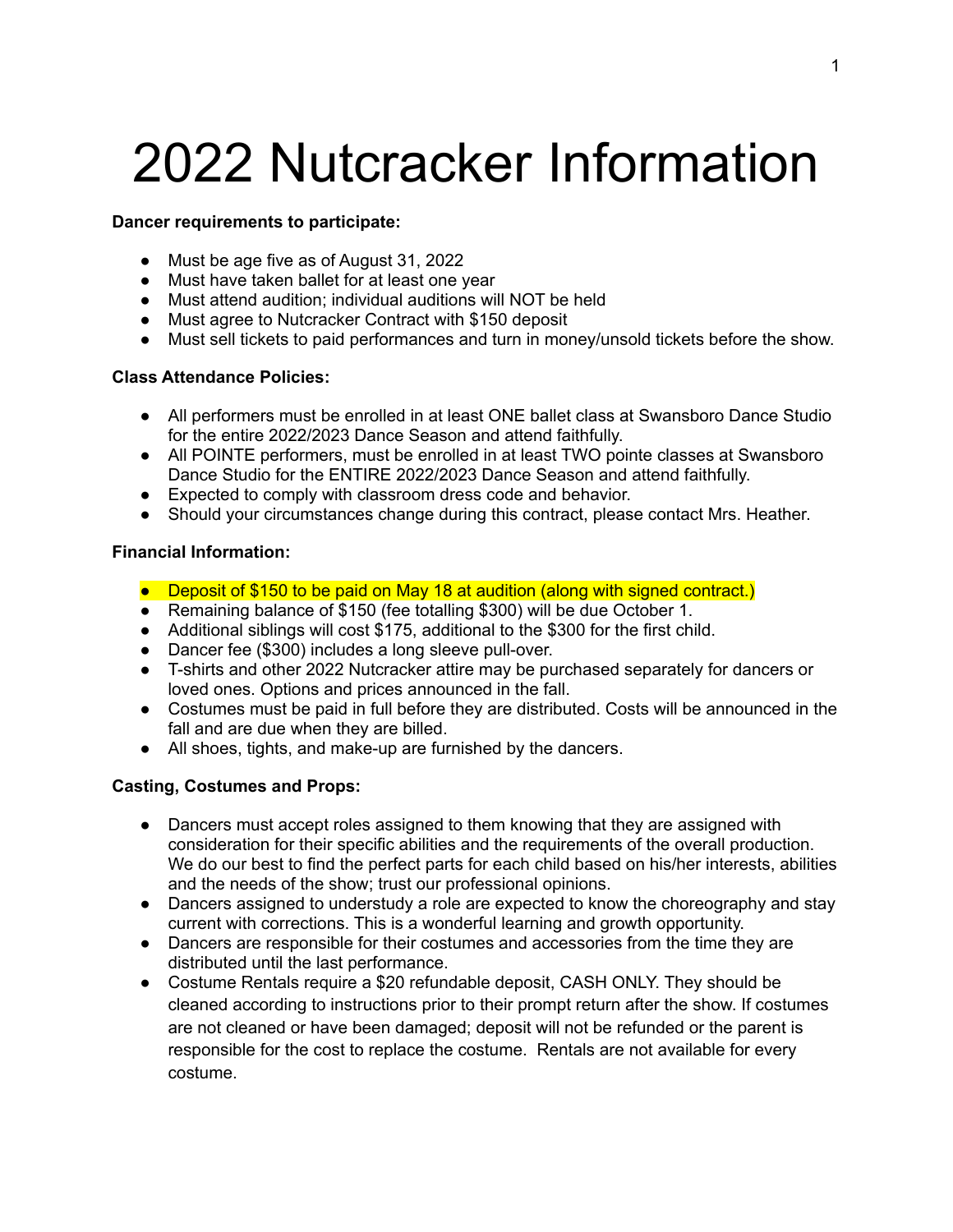- New Costumes Though new costumes are yours to keep, remember that they might be used again for next year. Please store them carefully.
- $\bullet$  Costume donation If you have a costume you no longer need, please consider donating them to the studio so that someone else may rent them.
- All female dancers are required to have theater pink tights, ballet shoes and wear their hair in a low ballerina bun, parted on THEIR left, unless otherwise instructed. The bun should be in a hairnet, available at any drug store. No jewelry except specified by Mrs. Heather.
- Purchase of a nude leotard is strongly encouraged so that your child may quickly change costumes backstage. There is not enough room to give everyone a private changing area. These leotards may be purchased at Sue's Dance Studio in Jacksonville, or many online stores.
- Props used by dancers will be distributed just before their dance and returned immediately to the backstage volunteer who distributed them.

## **Rehearsals:**

- Proper attire for rehearsals is black leotard, pink tights and appropriate shoes. Hair should be pulled back in a bun. Looking professional affects your teacher's perception of your taking your part seriously.
- With the exception of youngest dancers, **daytime rehearsals will begin the two weeks** before school starts (August 15-18, 22-25). These will not be full cast rehearsals. Each group will generally be called in to rehearse 2-4 times over these two weeks, usually for about 1 hour. This schedule will be released as early as possible.
- Saturday morning rehearsals will begin Sept. 10 and run through approximately Nov. 12 with the exception of Saturday, October 8 for Mullet Festival. Not every part will be needed every week, but by mid-October we will likely be rehearsing almost all of the show. Schedule will be announced monthly but is subject to change.
- Younger dancers, party parents and other "acting" roles may not be needed until late in the rehearsal process.
- Frequently your child will be free to leave before the scheduled rehearsal time. You might consider arriving 10-15 minutes before the scheduled end time. You MUST pick up your child by the final scheduled end time.
- Dancers are expected to attend all rehearsals and performances in which they are cast as a performer or understudy. No dancer should miss more than TWO rehearsals.
- Any dancer missing more than TWO rehearsals will lose their role.
- Dancers must arrive on time for all rehearsals and performances as scheduled. Unexcused absences are subject to cast changes.
- Dancers and their families are expected to check emails for rehearsal and performance schedules which are subject to change.

# **Dress Rehearsals, Performances and Conduct Expectations:**

● There will be a preliminary dress rehearsal at the studio (or other location) in early November. Dancers will wear costumes but otherwise it will be a typical rehearsal.